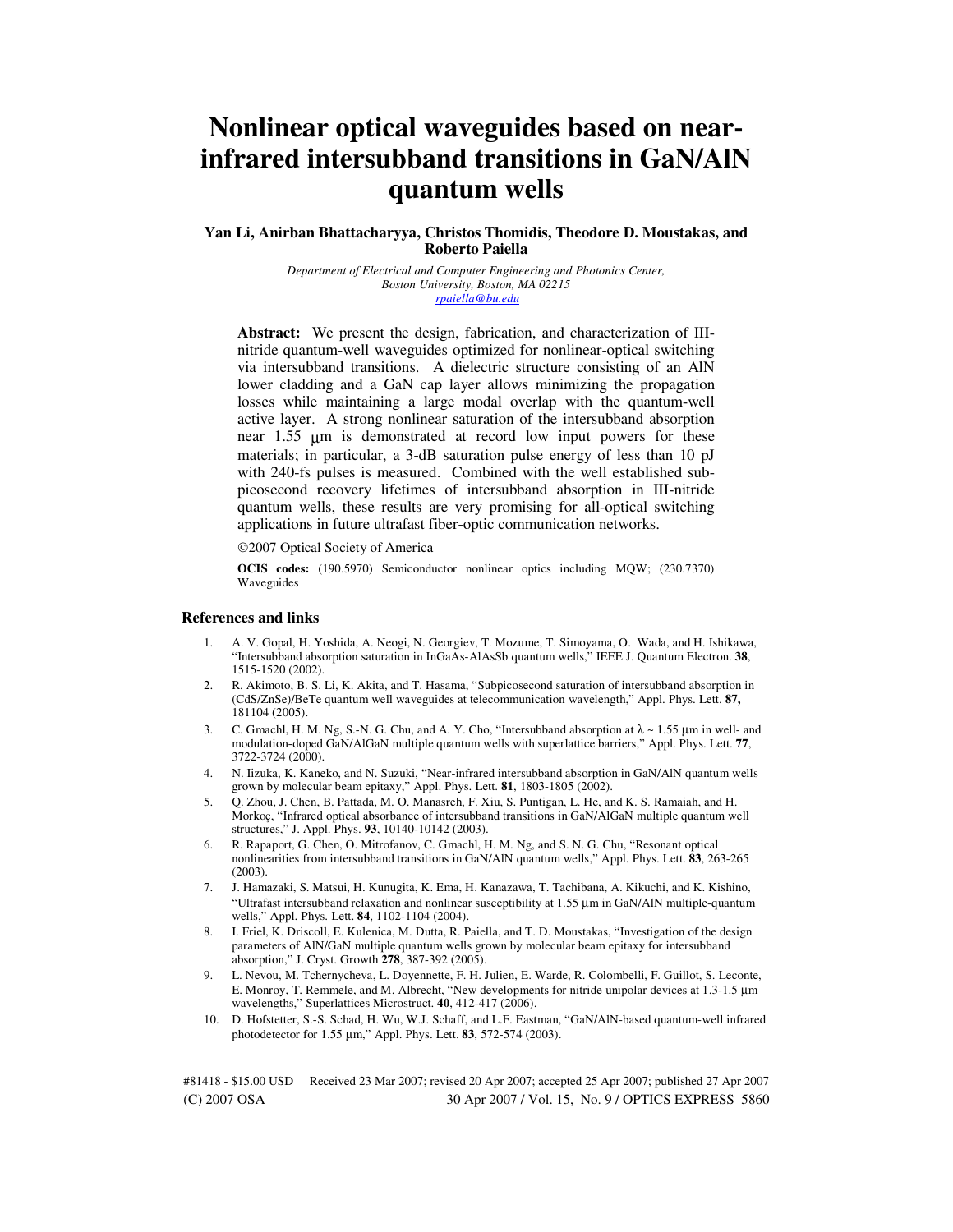- 11. N. Iizuka, K. Kaneko, and N. Suzuki, "Sub-picosecond all-optical gate utilizing an intersubband transition," Opt. Express **13**, 3835-3840 (2005).
- 12. N. Iizuka, K. Kaneko, and N. Suzuki, "All-optical switch utilizing intersubband transition in GaN quantum wells," IEEE J. Quantum Electron. **42**, 765-771 (2006).
- 13. L. Nevou, F. H. Julien, R. Colombelli, F. Guillot, and E. Monroy, "Room-temperature intersubband emission of GaN/AlN quantum wells at  $\lambda$ =2.3  $\mu$ m," Electron. Lett. **42**, 1308-1309 (2006).
- 14. G. Sun, J. B. Khurgin, and R. A. Soref, "Nonlinear all-optical GaN/AlGaN multi-quantum-well devices for 100 Gb/s applications at λ = 1.55 µm," Appl. Phys. Lett. **87**, 201108 (2005).
- 15. Y. Li and R. Paiella, "Intersubband all-optical switching based on Coulomb-induced optical nonlinearities in GaN/AlGaN coupled quantum wells," Semicond. Sci. Technol. **21**, 1105-1110 (2006).
- 16. R. Hui, Y. Wan, J. Li, S. X. Jin, J. Y. Lin, and H. X. Jiang, "III-nitride-based planar lightwave circuits for long wavelength optical communications," IEEE J. Quantum Electron. **41**, 100-110 (2005).
- 17. O. Ambacher, B. Foutz, J. Smart, J. R. Shealy, N. G. Weimann, K. Chu, M. Murphy, A. J. Sierakowski, W. J. Schaff, L. F. Eastman, R. Dimitrov, A. Mitchell, and M. Stutzmann, "Two dimensional electron gases induced by spontaneous and piezoelectric polarization in undoped and doped AlGaN/GaN heterostructures," J. Appl. Phys. **87**, 334-344 (2000).

### **1. Introduction**

Intersubband (ISB) transitions in semiconductor quantum wells (QWs) have found several device applications in the mid- and far-infrared spectral regions, including quantum-well infrared photodetectors and quantum cascade lasers. Due to their (sub)-picosecond relaxation lifetimes and large optical nonlinearities, these transitions are also promising for the development of ultrafast all-optical modulators and switches. These devices are expected to play a particularly important role in applications such as ultra-broadband signal processing and all-optical networking in fiber-optic communication systems, for which near-infrared operation wavelengths near 1.55 µm are required. Material systems with sufficiently large conduction-band offsets to accommodate ISB transitions at these relatively short wavelengths include InGaAs/AlAsSb [1], (CdS/ZnSe)/BeTe [2], and GaN/Al(Ga)N QWs [3-13].

In the past several years, the latter system in particular has been the subject of extensive research for these applications. Specific advantages of III-nitride semiconductors for ISB alloptical switching include their highly polar nature, which results in a very strong electron-LO phonon coupling and hence particularly fast ISB relaxation lifetimes, and their very wide bandgap, which precludes interband two-photon absorption of near-infrared light. Recently ISB absorption near 1.55 µm has been measured in various GaN/Al(Ga)N QW systems [3-9], followed by the demonstration of photodetection [10], all-optical switching by crossabsorption saturation [11-12], and optically pumped light emission [13] with similar structures. In addition, several pump-probe measurements in both unprocessed and waveguide samples have fully established the particularly fast nature of ISB relaxation in GaN/Al(Ga)N QWs, with measured lifetimes in the range 140-500 fs [6,7,11,12].

At the same time, however, relatively large ISB absorption saturation powers have also been observed, largely due to the broad ISB absorption linewidths of these QWs (typically  $\sim$ 100 meV). Using as a figure of merit the input power required to saturate the overall transmission losses by a factor of 2, the smallest value reported so far with waveguide devices is a 3-dB saturation peak power of approximately 190 W [12]. This important parameter can be improved through the design of both the nonlinear medium (e.g. using coupled QWs as described in recent theoretical studies [14, 15]) and the waveguide. The latter approach has so far received limited attention, with only one waveguide design used in these measurements. Here we report the design, fabrication, and testing of GaN/AlN QW waveguides exhibiting record low ISB saturation peak powers of  $\sim$  42 W at wavelengths near 1.55 µm.

# **2. Design, growth, and fabrication**

The QW material used in this work was grown by molecular beam epitaxy (MBE) on c-plane sapphire substrates, and consists of a 1.5-µm-thick AlN lower cladding layer, 30 repetitions of 18-Å-thick GaN wells and 40-Å-thick AlN barriers, and a 0.6-µm-thick GaN cap layer. Ridge waveguides of different widths were fabricated with this material by etching through the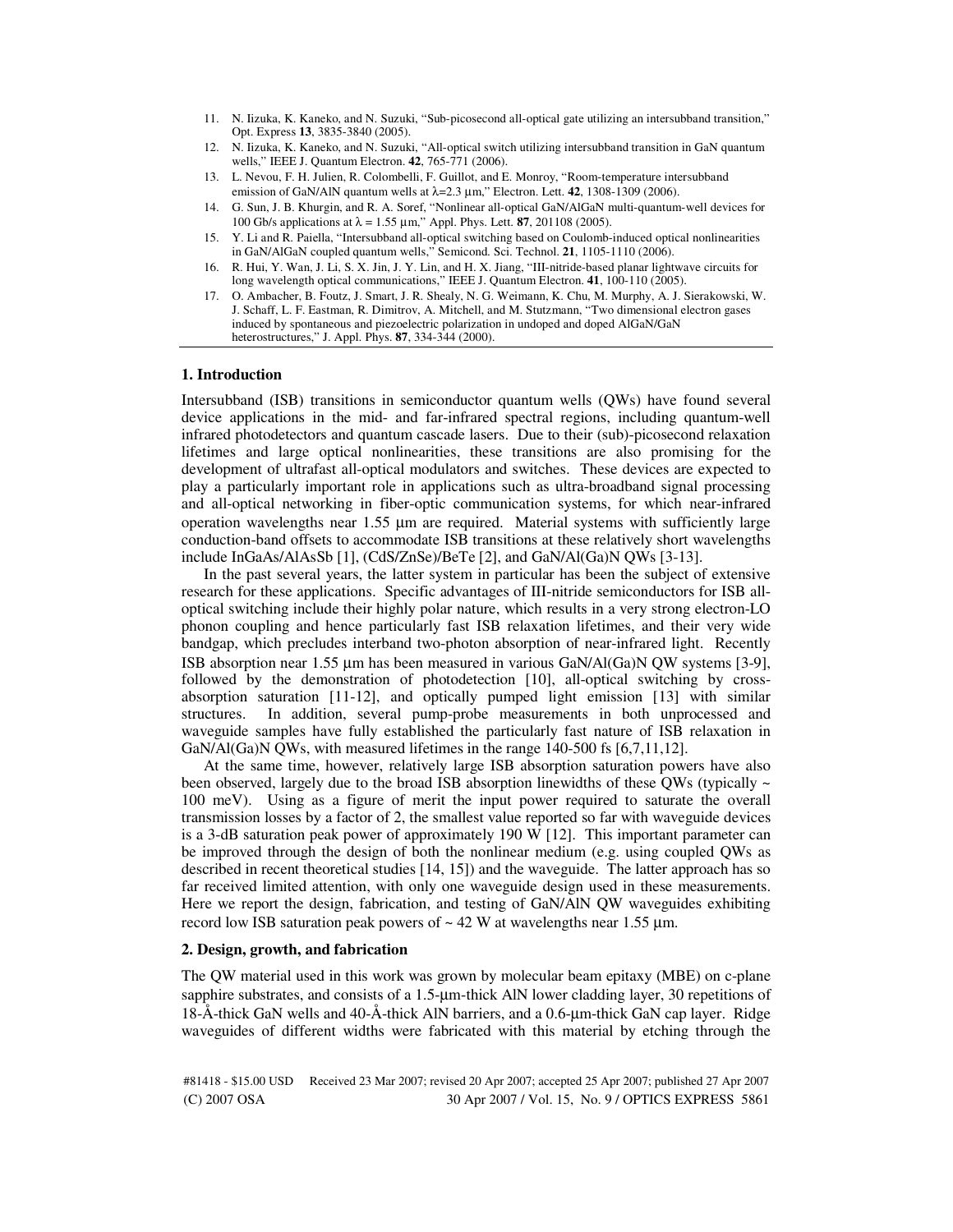entire thickness of the GaN cap. A scanning electron microscopy (SEM) image of the facet of a fabricated device is shown in Fig. 1(a). In these devices the guided modes are confined in the higher-index GaN upper layer, and thus they overlap with the QW active region through their evanescent tail into the lower cladding. By contrast, in the III-nitride QW waveguides previously developed to demonstrate ISB absorption saturation and switching, GaN is used in both the lower cladding and the cap layer, and the optical modes are confined between the GaN/sapphire and the GaN/air interfaces [11,12].



Fig. 1. (a). SEM image of the facet of a GaN/AlN QW waveguide. (b) Intensity profile of the fundamental TM mode along the dashed line of (a), for different thicknesses of the GaN cap.

The present design was motivated by several considerations. First, it minimizes the overlap between the optical modes and the first few tens of nm of epitaxial material near the sapphire substrate, where a very high density of dislocations exist due to the lattice and thermal mismatch between sapphire and  $(A)(Ga)N$ . These structural defects, whose density rapidly decreases with distance from the substrate, have been found to provide a substantial contribution to the propagation losses in III-nitride waveguides, especially for TM light [12]. The use of a lower-index AlN layer below the QWs is therefore advantageous to reduce this non-saturable contribution to the waveguide losses. Incidentally, similar waveguides but without any QWs have also been studied recently for integrated-optics applications [16]. Second, the thickness of the GaN cap layer *w<sup>c</sup>* was selected to maximize the overlap factor Γ between the guided mode and the QWs, and hence the optical intensity in the active region for fixed input power. To illustrate the associated tradeoffs, in Fig. 1(b) we plot the normalized intensity profile of the fundamental TM mode versus position along the ridge symmetry axis [the dashed line in Fig. 1(a)] for  $w_c = 0.3, 0.6,$  and 1  $\mu$ m. These curves were obtained from a 3D mode calculation based on the beam propagation method. As evidenced by these simulations, the chosen value of  $w_c = 0.6 \ \mu \text{m}$  (close to the wavelength of 1.55- $\mu \text{m}$  light in GaN) gives a relatively narrow mode profile peaked near the QWs and at the same time negligible intensity  $(\sim 10^{-3}$  times its peak value) at the sapphire-AlN interface. The corresponding overlap factor with the wells is  $\Gamma = 5.3$  %, which is estimated to be a factor of  $\sim$  3 to 10 larger than in the various structures of refs. [11-12]. Finally, in a previous study of ISB absorption in GaN/AlN QWs we have found that growth on AlN templates is in general beneficial to the QW structural quality as it does not result in any tensile strained layers whose strain relaxation can lead to the formation of cracks [8]. This allows using a relatively large number of QWs (30 in this work) which contributes to produce a large overlap factor Γ.

The material growth was carried out by RF plasma-assisted MBE. After nitridation of the sapphire surface and deposition of the AlN template at 870  $^{\circ}$ C, the QWs were grown at a lower temperature of 770 ºC and under conditions of slightly excess group-III flux (Ga or Al) to promote 2D growth. Since Al atoms are not readily desorbed from the surface at this temperature, growth interruption under nitrogen flux was performed after the deposition of each AlN layer to consume the excess Al accumulated on the surface. A small flux of In was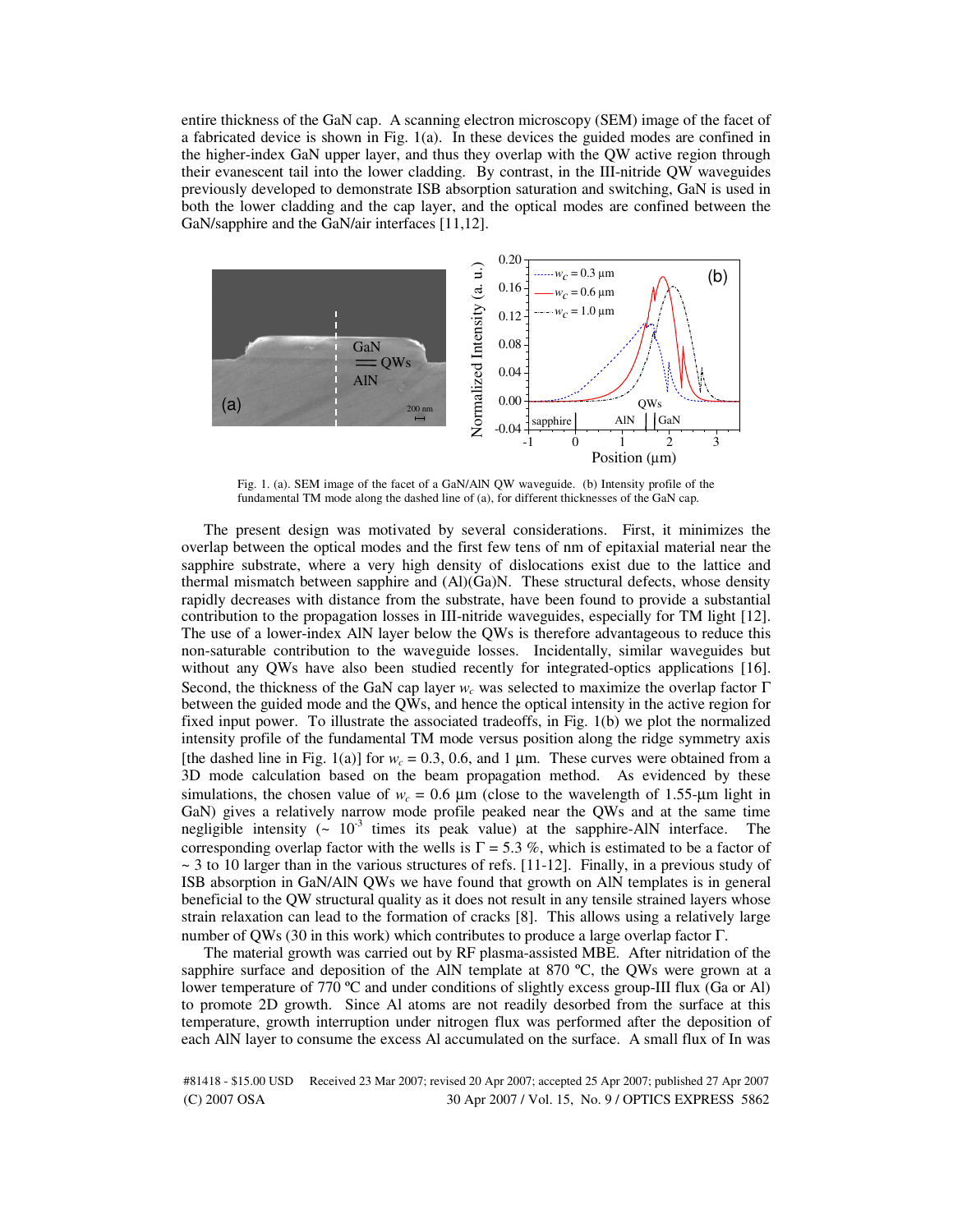also used during growth of the AlN layers because of the beneficial role played by In as a surfactant. All the GaN wells were doped n-type with Si at a nominal level of  $4x10^{19}$  cm<sup>-3</sup>.

The QW layer thicknesses were selected so as to yield an energy separation between the ground-state and first-excited conduction subbands close to 1.55 µm. To that purpose, the QW conduction-band structure was modeled using a self-consistent Poisson and Schrödinger equations solver based on the effective-mass approximation. The characteristic built-in electric fields of GaN/Al(Ga)N QWs due to spontaneous and piezoelectric polarizations are included explicitly in this design code following, e.g., Ref. [17]. The right inset of Fig. 2 shows the calculated conduction-band lineup and squared envelope functions of the lowest two subbands of the designed structure: the corresponding ISB transition energy is 805 meV.



Fig. 2. Measured ISB absorption spectrum of the QW active material used in this work. Right inset: QW conduction-band structure. Left inset: experimental sample geometry.

Shown in Fig. 2 is the ISB absorption spectrum of a small  $({\sim} 4x6 \text{ mm}^2)$  sample from the grown material measured with a Fourier transform infrared (FTIR) spectrometer. The sample was mirror polished on the substrate side and lapped at 45º on two opposite facets to create a multi-pass wedge geometry, as illustrated in the left inset of the figure. Its absorption spectrum was obtained from a TM-polarized transmission spectrum normalized with a TEpolarized spectrum to subtract off background features (given that ISB transitions only couple to TM light). The ISB absorption peak in this figure is centered at about 786 meV ( $1.58 \mu m$ ), in fairly good agreement with the design value of 805 meV. Its spectral width is about 97 meV, which is a typical value for near-infrared ISB absorption features in GaN/AlN QWs although a linewidth as small as 40 meV has been reported recently [9].

Ridge waveguides based on this material were fabricated by photolithography and inductively coupled plasma etching using chlorine. Bars containing several waveguides of different widths were finally separated after scribing through the backside. Generally highquality facets were obtained with this procedure despite the lack of common cleavage planes between the c-plane sapphire substrate and the nitride epitaxial film.

#### **3. Waveguide characterization and discussion**

For optical testing the waveguides were mounted under a video magnification system, and light was coupled in and out using tapered fibers placed on 5-axis nanopositioning flexure stages. The light source was a passively mode-locked fiber laser. At the waveguide input we used a polarization-maintaining dispersion-shifted tapered fiber to allow control of the input polarization and to avoid excessive broadening of the optical pulses. A variable beam splitter based on free-space polarization optics was used to vary and monitor the input power without changing the laser pumping conditions and hence the pulse temporal and spectral widths.

The coupling and non-saturable propagation losses were measured using the cutback method, with waveguides identical to the structure described in the previous section except for the presence of thinner QWs that do not provide any ISB absorption near 1550 nm. In Fig. 3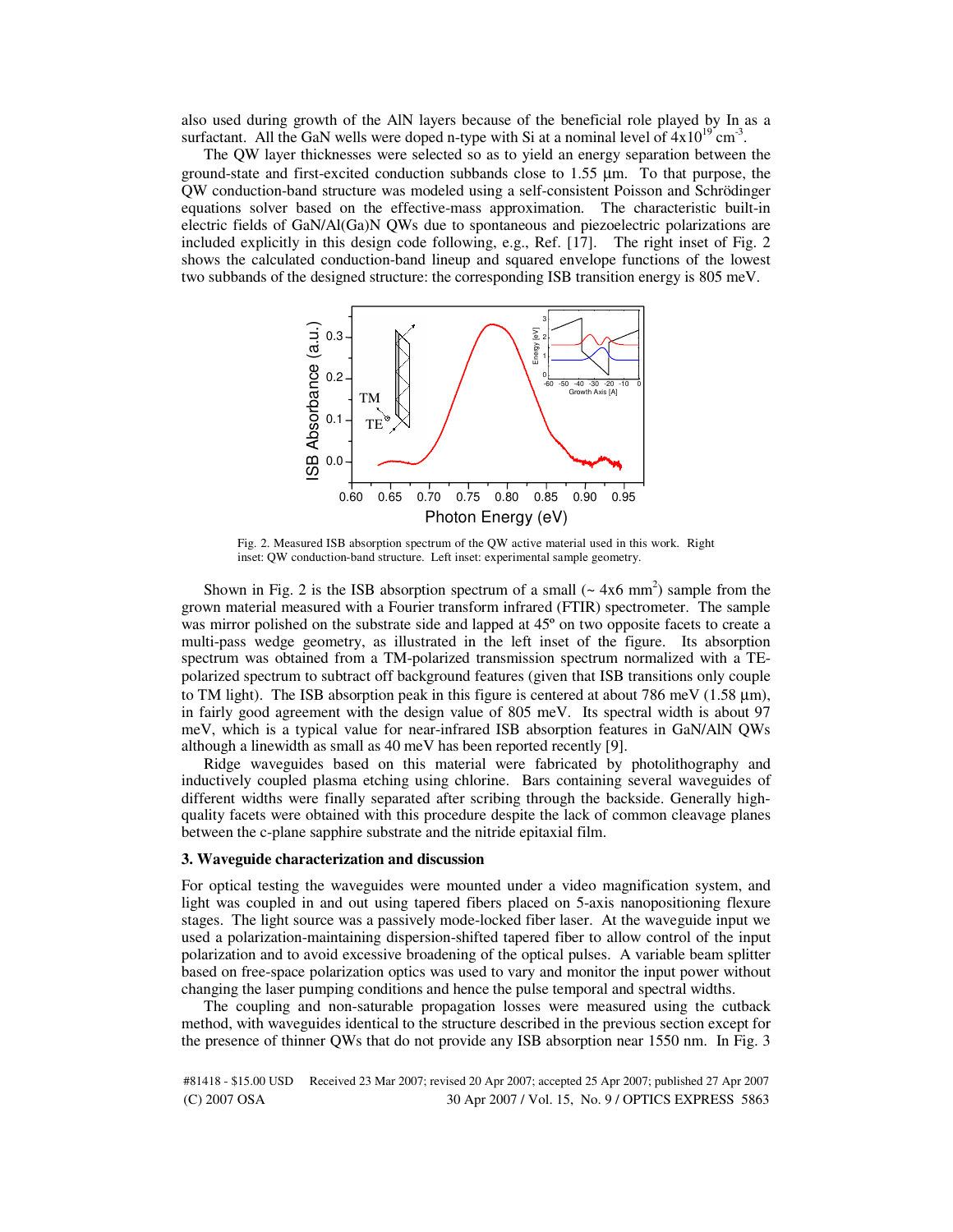we plot the measured fiber-to-fiber transmittance at 1550 nm for TE (circles) and TM (squares) light, from a batch of 14 such waveguides with lengths varying between 1 and 4 mm. These data did not exhibit any dependence on input power, which confirms the nonsaturable nature of the propagation losses of these devices. The spread of values measured from waveguides of equal length is likely due to variations in the facet angles and hence in the coupling efficiency. The straight lines in the figure are least-squares fits to the experimental data: from their slopes and vertical-axis-intercepts we extrapolate propagation losses of  $\sim$ 2 (4) dB/mm for TE (TM) light and coupling losses of ~6 dB/facet for both polarizations.



Fig. 3. Measured TE (circles) and TM (squares) transmittance versus waveguide length.

These measured non-saturable propagation losses are relatively small and fully suitable for the present application. Further improvements can be obtained by optimizing the etching conditions so as to minimize sidewall roughness. The 2 dB/mm excess TM losses can be at least partly ascribed to charged edge dislocations parallel to the growth axis which effectively act as a wire-grid polarizer [12]. It should be mentioned that values of such excess losses as large as > 10 dB/mm have been measured in previously developed III-nitride QW waveguides fully grown by MBE [12], which confirms the effectiveness of the present waveguide design as well as the high structural quality of our QW active layer. Our measured coupling losses are also suitable for this application although smaller values of  $\sim$  3-4 dB/facet have been reported [16, 11, 12], and can be improved, e.g., with the use of anti-reflection coatings [11].

To illustrate the nonlinear saturation properties of waveguides based on the QW material of the previous section, in Fig. 4 we plot the measured transmittance at 1550 nm versus infiber input average power for three 1-mm-long such devices, with 3-, 5-, and 7-µm ridge widths. As shown in this figure, TM-polarized pulses of sufficiently high power experience substantial self-absorption saturation as they propagate through the waveguides. Vice versa, as illustrated in Fig.  $4(a)$  for the 5-µm-wide waveguide, the TE transmittance is essentially constant with input power, which confirms the ISB origin of the observed nonlinear saturation. The measured increase in TM transmittance is as large as 15 dB in Fig.  $4(c)$ , limited by the laser source in our setup.

The input average powers (measured before coupling into the waveguides) required for 3 dB saturation are -3.7, -7.0, and -4.2 dBm for the 3-, 5-, and 7-µm-wide devices, respectively. Given that the pulses coupled into the waveguides have repetition rate of 20 MHz and temporal width of 240 fs (as measured by autocorrelation after an identical fiber span), these values correspond to 3-dB saturation peak powers of approximately 89, 42, and 80 W. We emphasize that these results represent a significant improvement over the best previously reported values of ~190 W (25-pJ saturation pulse energy with 130-fs pulses) for waveguides grown on MOCVD GaN templates, and ~415 W (54-pJ saturation pulse energy with 130-fs pulses) for devices fully grown by MBE such as ours [11,12]. These improvements are mainly due to the larger overlap factor  $\Gamma$  between the guided beam and the QWs allowed by our waveguide design, and to the lower non-saturable TM excess losses (relative to previous fully MBE-grown devices). The QW structural quality is also important in this respect, although the material ISB saturation intensity inferred from our measurements (on the order of